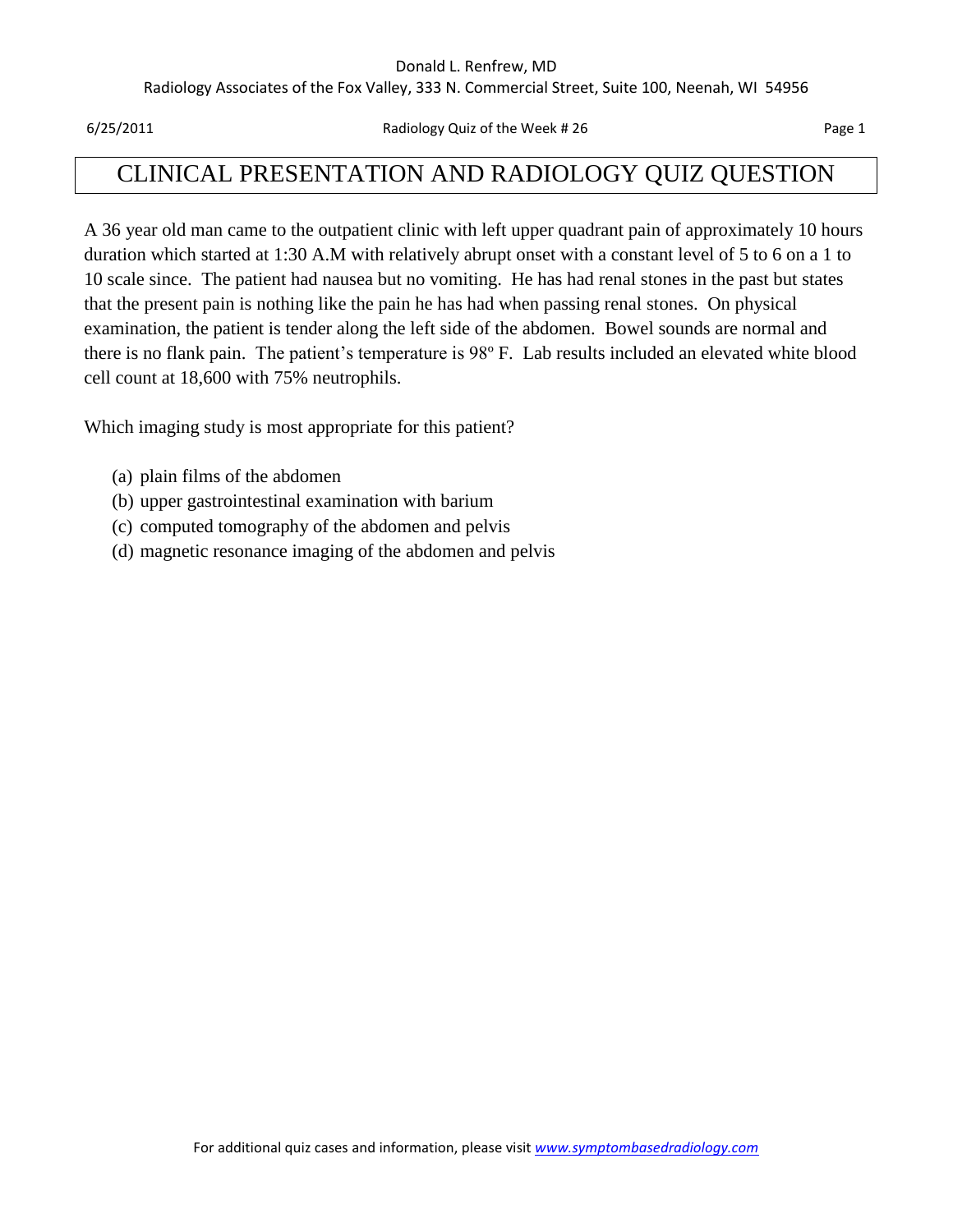#### RADIOLOGY QUIZ QUESTION, ANSWER, AND EXPLANATION

A 36 year old man came to the outpatient clinic with left upper quadrant pain of approximately 10 hours duration which started at 1:30 A.M with relatively abrupt onset with a constant level of 5 to 6 on a 1 to 10 scale since. The patient had nausea but no vomiting. He has had renal stones in the past but states that the present pain is nothing like the pain he has had when passing renal stones. On physical examination, the patient is tender along the left side of the abdomen. Bowel sounds are normal and there is no flank pain. The patient's temperature is 98º F. Lab results included an elevated white blood cell count at 18,600 with 75% neutrophils.

Which imaging study is most appropriate for this patient?

- (a) plain films of the abdomen
- (b) upper gastrointestinal examination with barium
- (c) computed tomography of the abdomen and pelvis
- (d) magnetic resonance imaging of the abdomen and pelvis

Answer: (c), computed tomography of the abdomen and pelvis, is the correct answer. CT examination is the study of choice for "abdomen pain plus" where the "plus" represents inflammation (fever, elevated white count, rebound tenderness, peritoneal signs), suspected obstruction (distension with nausea/vomiting), and constitutional symptoms such as weight loss.

Plain films of the abdomen are generally of little utility in the evaluation of abdominal pain, with the possible exception of suspected obstruction. Even when obstruction is suspected, a plain film may be false-negative if the distended bowel loops are filled with fluid, and even if the plain film shows abnormal air-distended small bowel loops, a CT is often done to evaluate the location and cause of obstruction. Therefore, (a) is incorrect. Although once a mainstay of evaluation for evaluation of abdominal pain, the upper gastrointestinal exams are now rarely performed (having been largely supplanted by endoscopy), and (b) is incorrect. Magnetic resonance imaging of the abdomen is usually reserved for evaluation of problem patients when ultrasound or CT is nondiagnostic, and (d) is incorrect.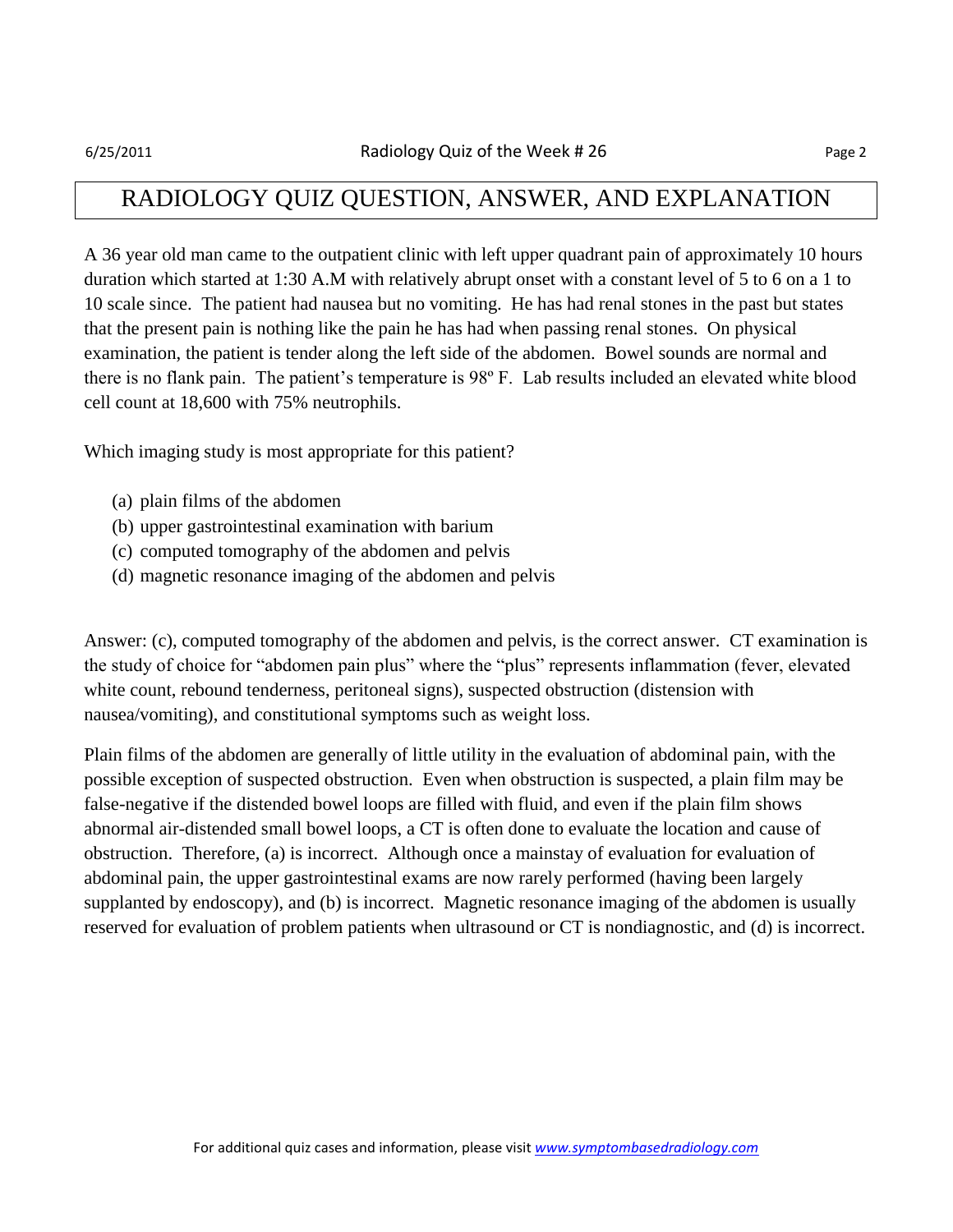### IMAGING STUDY AND QUESTIONS



Imaging questions:

- 1) What type of study is shown in the figures?
- 2) What is the difference between "A" and "B" (other than the date)?
- 3) Are there any abnormalities?
- 4) What is the most likely diagnosis?
- 5) What is the next step in management?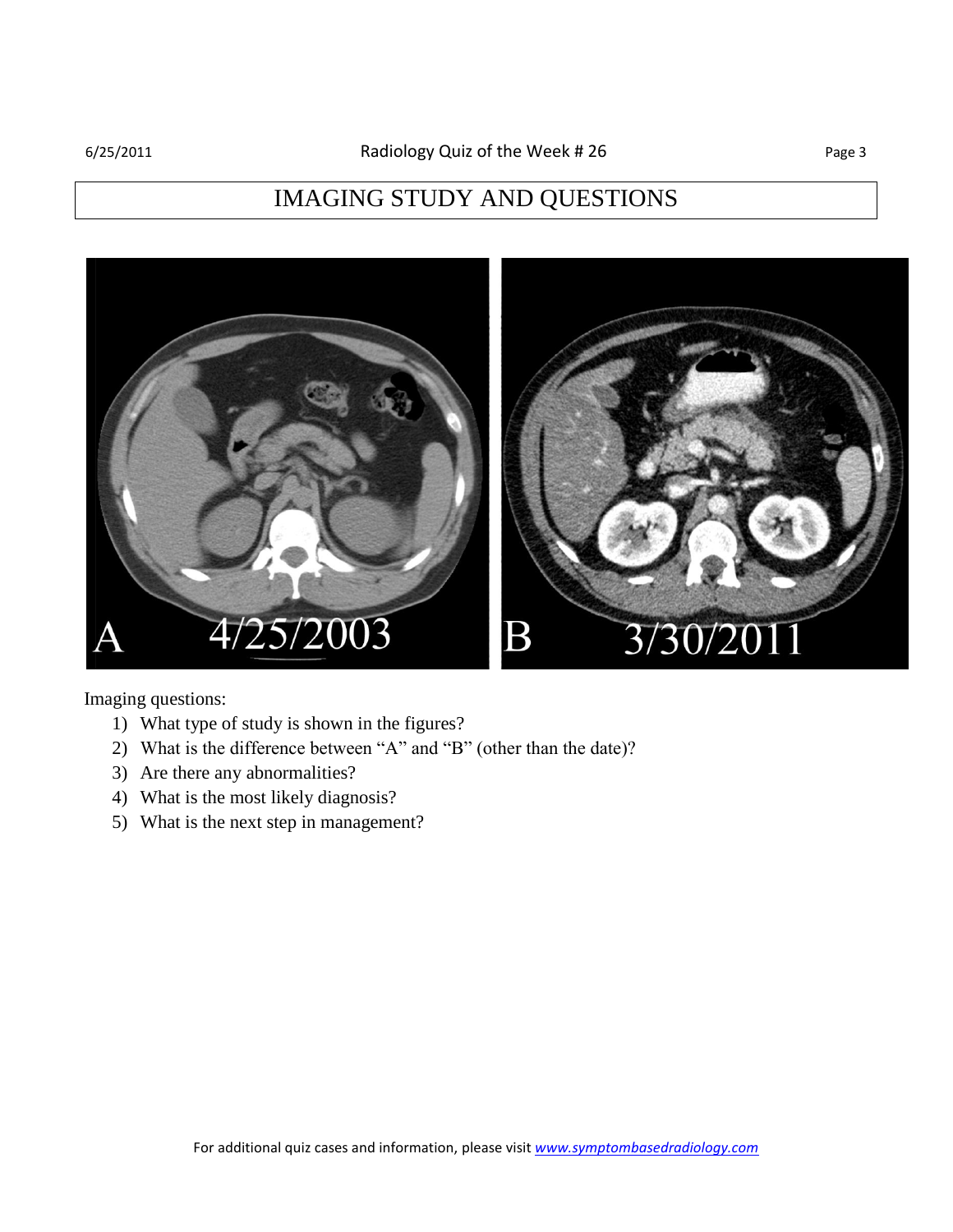## IMAGING STUDY QUESTIONS AND ANSWERS



Imaging questions:

- 1) What type of study is shown in the figures? CT scans of the abdomen. The study dated 4/25/2003 was done for a ureteral calculus (below the scan plane of the exam). The study done 3/30/11 was on the day of the clinic visit.
- 2) What is the difference between "A" and "B" (other than the date)? "A" was performed *without* oral or IV contrast material, and "B" was performed *with* both IV and oral contrast material.
- 3) Are there any abnormalities? In "B", there is inflammation along the ventral surface of the pancreas (arrow), new from the prior study. Also, the liver is less dense than the spleen, something which is difficult to see in "A" but more conspicuous in "B".
- 4) What is the most likely diagnosis? The inflammation along the pancreas likely represents pancreatitis, whereas the liver hypodensity likely represents fatty liver.
- 5) What is the next step in management? Determination of the cause of pancreatitis, with appropriate treatment directed toward this cause.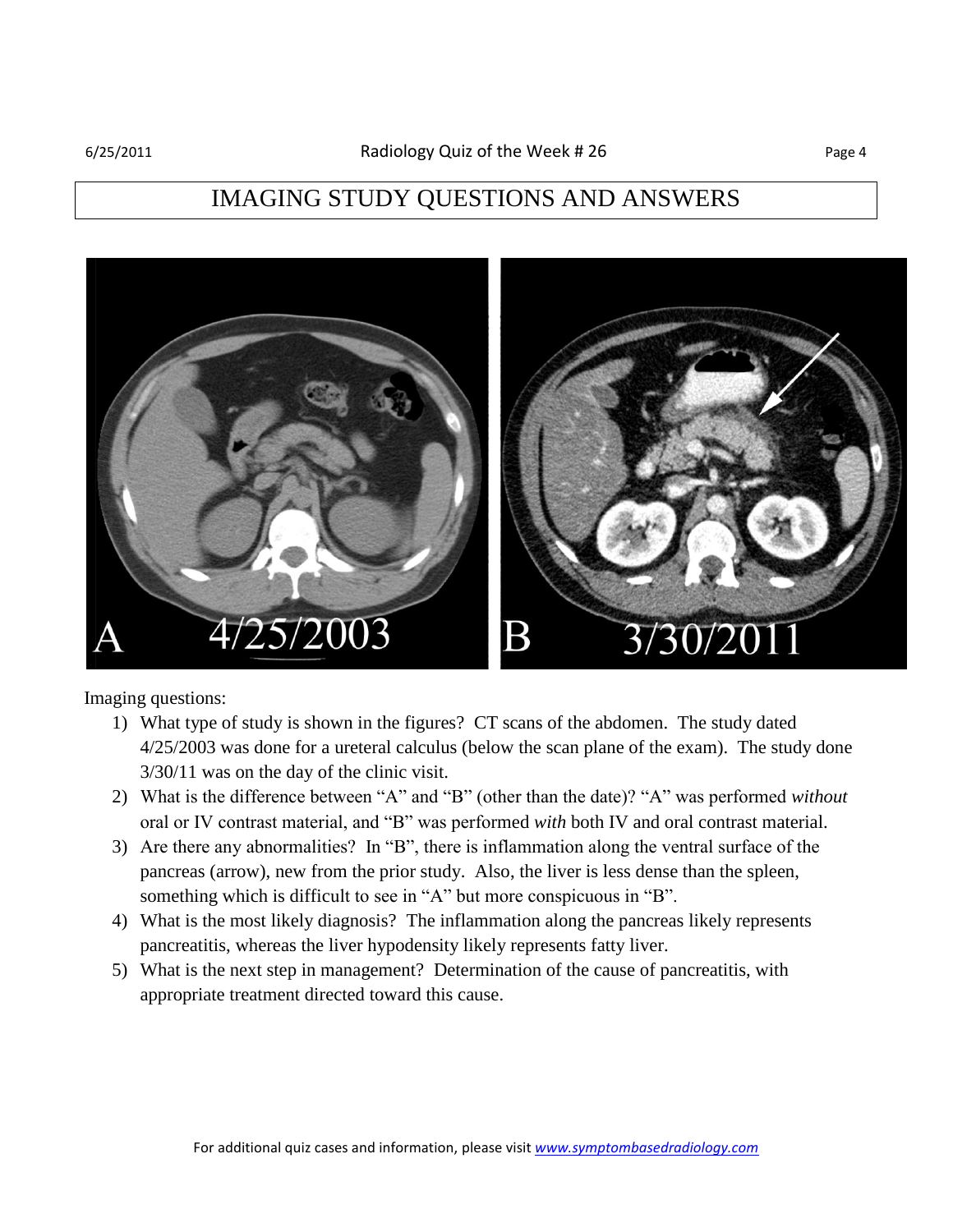## PATIENT DISPOSITION, DIAGNOSIS, AND FOLLOW-UP

Further laboratory evaluation (some of which was available prior to the CT scan, and some of which became available subsequently), included serum glucose of 276 and a hemoglobin A1C of 10.3. Upon further questioning, the patient denied any personal history of diabetes, but a screening program at his workplace had shown his blood glucose levels were high (according to the patient), although no further evaluation of this abnormality had been performed before the patient came in for evaluation of his abdominal pain. In addition, his serum sodium level was 118, which represented a "panic value" and resulted in the patient's admission to the hospital. At the same time, his triglycerides were elevated at 1,091, his cholesterol was 670, and his HDL 33. The reported sodium level was probably inaccurately low because of hypertriglyceridemia. Amylase and lipase were both normal.

After admission and treatment with hydration and subcutaneous insulin, the patient's glucose fell to 122 within 48 hours. He was educated regarding diabetes and started on medications including insulin, a statin, and a fibrate.